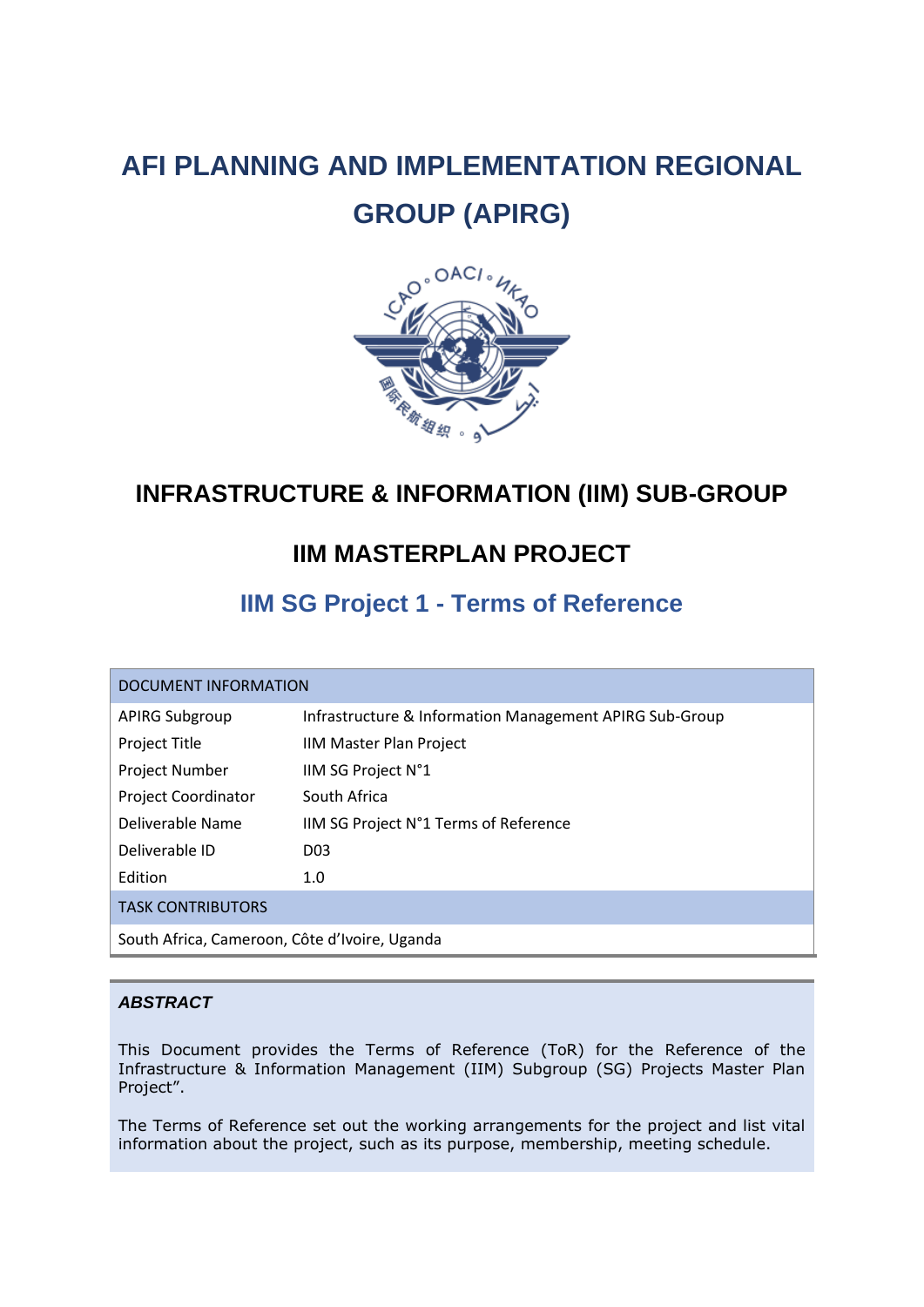## <span id="page-1-0"></span>**AUTHORISING AND APPROVAL**

| Prepared By - Authors of the document. |                                         |            |
|----------------------------------------|-----------------------------------------|------------|
| Name & Company                         | Position & Title                        | Date       |
| Sandrine Gnassou, Côte d'Ivoire CAA    | Deputy Director for ATS, CNS<br>and SAR | 18-01-2021 |

| Reviewed By - Reviewers internal to the project. |                                                                  |            |  |
|--------------------------------------------------|------------------------------------------------------------------|------------|--|
| Name & Company                                   | Position & Title                                                 | Date       |  |
| Nokuthula Phakathi                               | Senior Manager: Infrastructure<br><b>Research and Management</b> | 26/02/2021 |  |
| Sandrine Gnassou, Côte d'Ivoire CAA              | Deputy Director for ATS, CNS<br>and SAR                          | 09/03/2021 |  |
|                                                  |                                                                  |            |  |
|                                                  |                                                                  |            |  |
|                                                  |                                                                  |            |  |

## **DOCUMENT HISTORY**

| Edition  | Date       | <b>Status</b>        | Author           | Justification                                                                                                                                                    |
|----------|------------|----------------------|------------------|------------------------------------------------------------------------------------------------------------------------------------------------------------------|
| 00.00.01 | 15-01-2021 | <b>Initial Draft</b> | Sandrine Gnassou | New Document                                                                                                                                                     |
| 00.00.02 | 10-03-2021 | <b>Revised Draft</b> | Sandrine Gnassou | Update of the project<br>deliverable date of delivery                                                                                                            |
| 00.00.03 | 10-03-2021 | <b>Revised Draft</b> | Sandrine Gnassou | Update following project<br>team internal review                                                                                                                 |
| 00.00.04 | 12-04-2021 | <b>Revised Draft</b> | Sandrine Gnassou | Update following the Project<br>progress meeting held on<br>12 <sup>th</sup> of April 2021.<br>Alignment with the project<br>description (project<br>objectives) |
| 1.0      | 15-07-2021 | Released             |                  |                                                                                                                                                                  |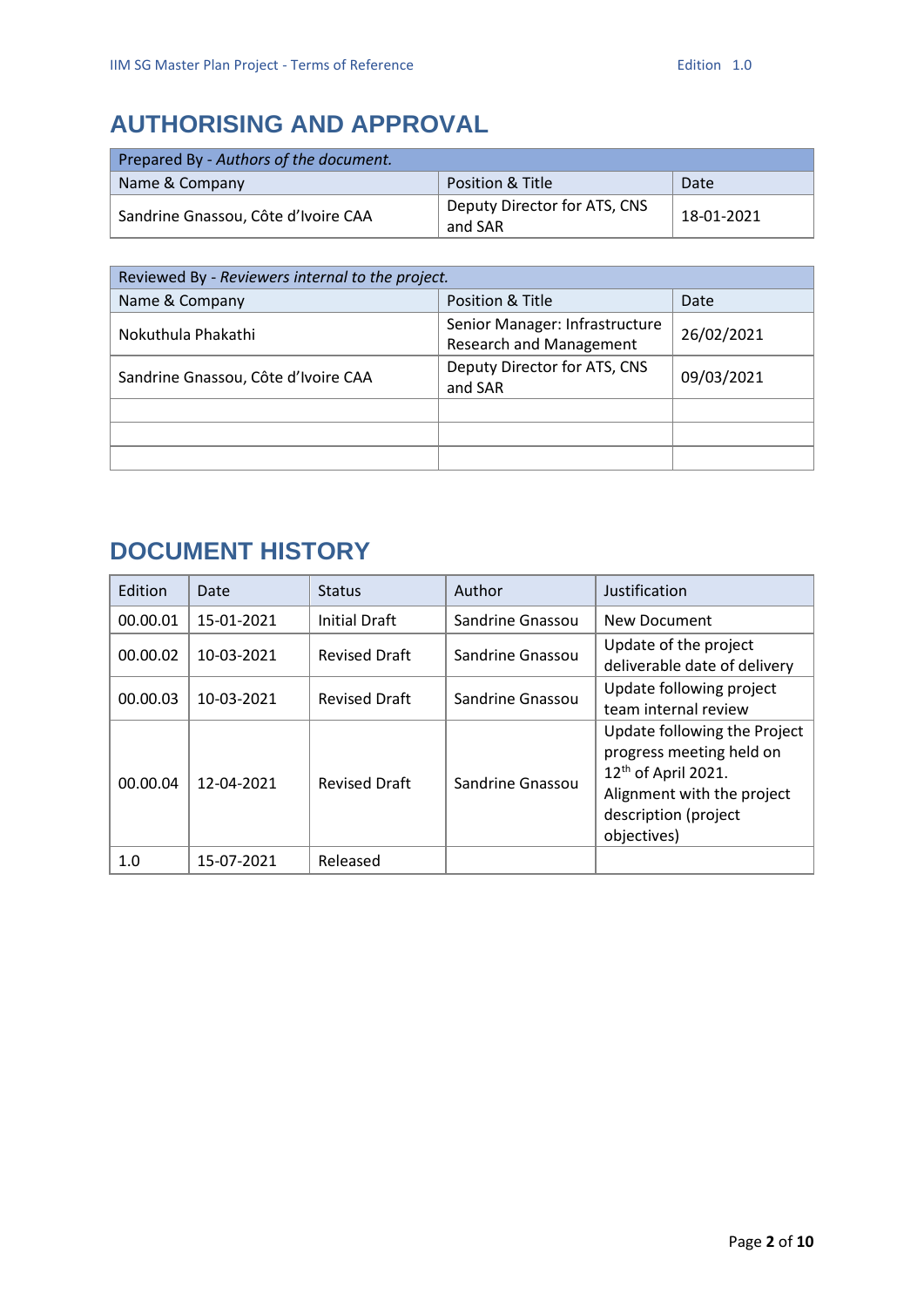## <span id="page-2-0"></span>**TABLE OF CONTENTS**

| 1                                                                                                                                                                                                                                                                                                                                             |
|-----------------------------------------------------------------------------------------------------------------------------------------------------------------------------------------------------------------------------------------------------------------------------------------------------------------------------------------------|
| 1.1<br>1.2<br>1.2.1<br>1.2.2                                                                                                                                                                                                                                                                                                                  |
| $\mathbf{2}$                                                                                                                                                                                                                                                                                                                                  |
| 2.1<br>2.2<br>2.2.1<br>2.2.2                                                                                                                                                                                                                                                                                                                  |
| 3                                                                                                                                                                                                                                                                                                                                             |
| 3.1<br>3.2                                                                                                                                                                                                                                                                                                                                    |
| 4                                                                                                                                                                                                                                                                                                                                             |
| 4.1<br>4.2<br>4.3                                                                                                                                                                                                                                                                                                                             |
| 5                                                                                                                                                                                                                                                                                                                                             |
| 5.1<br>The Project Secretary shall manage and schedule the frequency, date and venue of the<br>5.1.1<br>5.2<br>The frequency of the meeting is provided in the project organization document (D02) 8<br>5.2.1<br>5.3<br>All agenda items will be forwarded to the Project Coordinator by close of business five<br>5.3.1<br>5.4<br>5.5<br>5.6 |
| 6                                                                                                                                                                                                                                                                                                                                             |
| 6.1<br>6.1.1<br>7<br>7.1                                                                                                                                                                                                                                                                                                                      |
| 8                                                                                                                                                                                                                                                                                                                                             |
| 9                                                                                                                                                                                                                                                                                                                                             |
| 10                                                                                                                                                                                                                                                                                                                                            |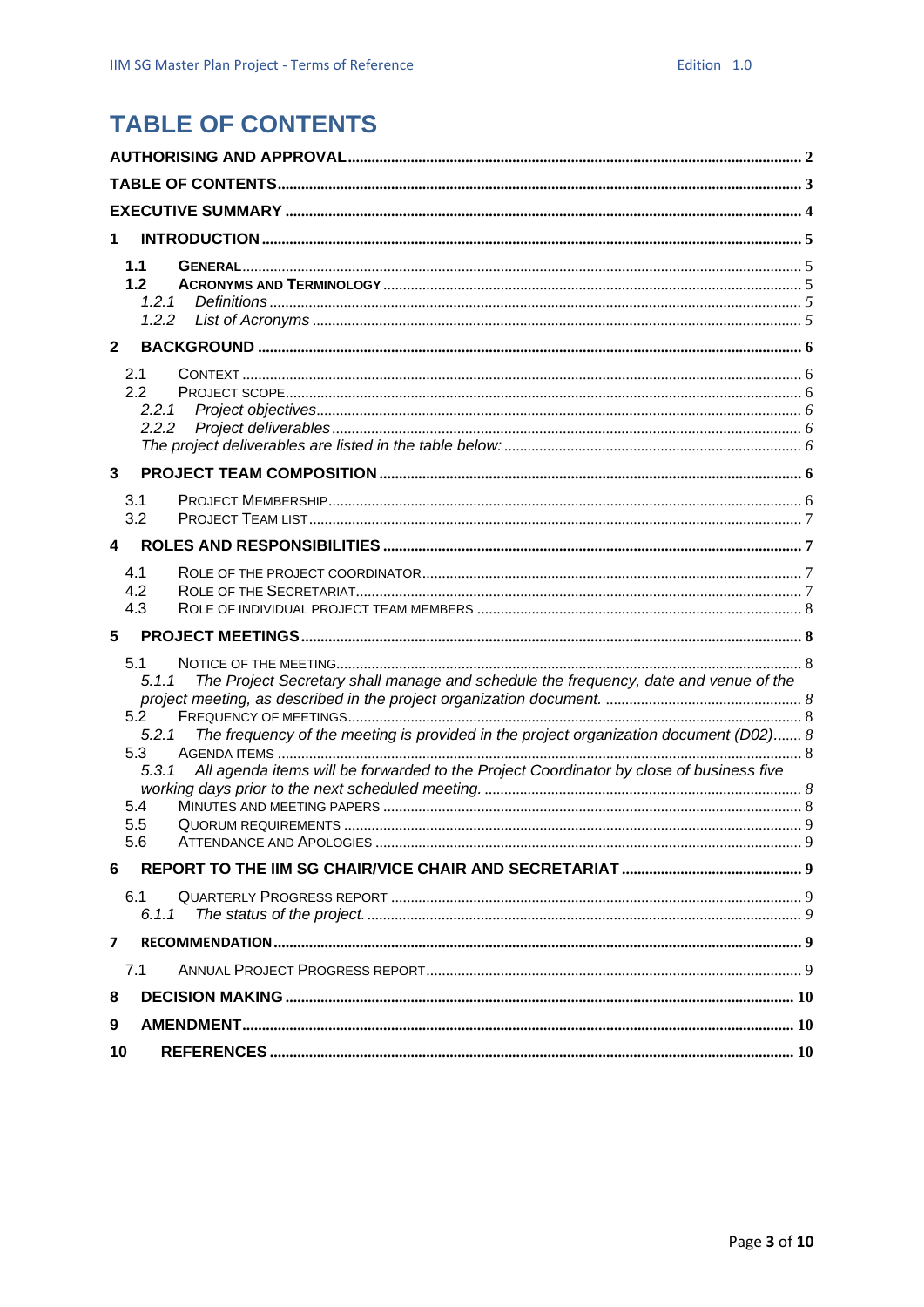## <span id="page-3-0"></span>**EXECUTIVE SUMMARY**

In view of coordination for projects harmonization, APIRG/23 Decision 23/24 has established a Project Team Coordinator Core Team tasked to develop the IIM Projects Master Plan by 31 July 2021, to track all the IIM Projects activities and provide quarterly reports.

To be effective, the Project Master Plan will derive its information from all the detailed IIM SG Projects descriptions and work schedules.

This document provides the Terms of Reference (ToR) for the APIRG Infrastructure & Information Management (IIM) Subgroup Project Master Plan.

The ToR set out the working arrangements for the project and list vital information about the project, such as its purpose, membership, meeting schedule.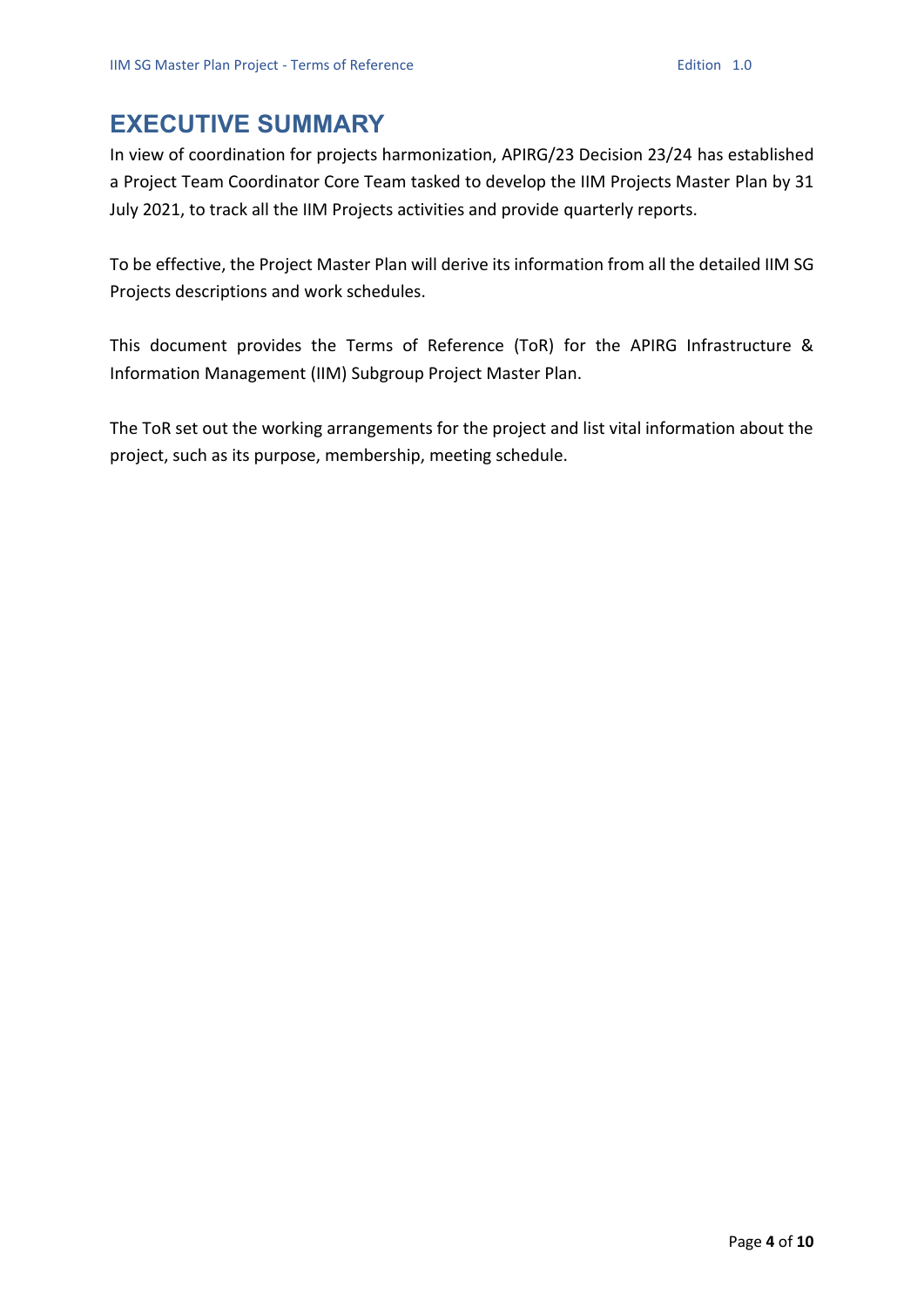## <span id="page-4-0"></span>**1 INTRODUCTION**

### <span id="page-4-1"></span>**1.1 General**

The Terms of Reference (ToR) for the IIM SG Project Master Plan provides a clear mandate for the project team, specifically defining project objectives, the project schedule<sup>1</sup> and the expected outputs.

The ToR defines:

1

2

3

4

The project objectives, scope and deliverables (i.e. what has to be achieved)

The stakeholders, roles and responsibilities (i.e. who will take part in it)

The project resource (i.e. how it will be achieved)

The work breakdown structure and schedule (i.e. when it will be achieved).

## <span id="page-4-2"></span>**1.2 Acronyms and Terminology**

#### <span id="page-4-3"></span>1.2.1 Definitions

#### **Composition**

sets out the categories of membership.

#### **Membership**

lists individual members by name.

#### **Terms of reference**

defines the purpose and scope of a project, the mandates and the reporting requirements to the IIM Chair and Secretariat

#### **Quorum**

specifies the number of members who must be present at a meeting to make its decisions valid.

<span id="page-4-4"></span>1.2.2 List of Acronyms

| <b>Term</b> | <b>Definition</b>                            |
|-------------|----------------------------------------------|
| <b>ANSP</b> | Air Navigation Service Provider              |
| <b>CNS</b>  | <b>Communication Navigation Surveillance</b> |
| <b>COM</b>  | Communication                                |
| <b>ICAO</b> | International Civil Aviation Organization    |
| ШM          | Infrastructure & Information Management      |

<sup>1</sup> The project schedule is also provided in the project organization document (project deliverable D02)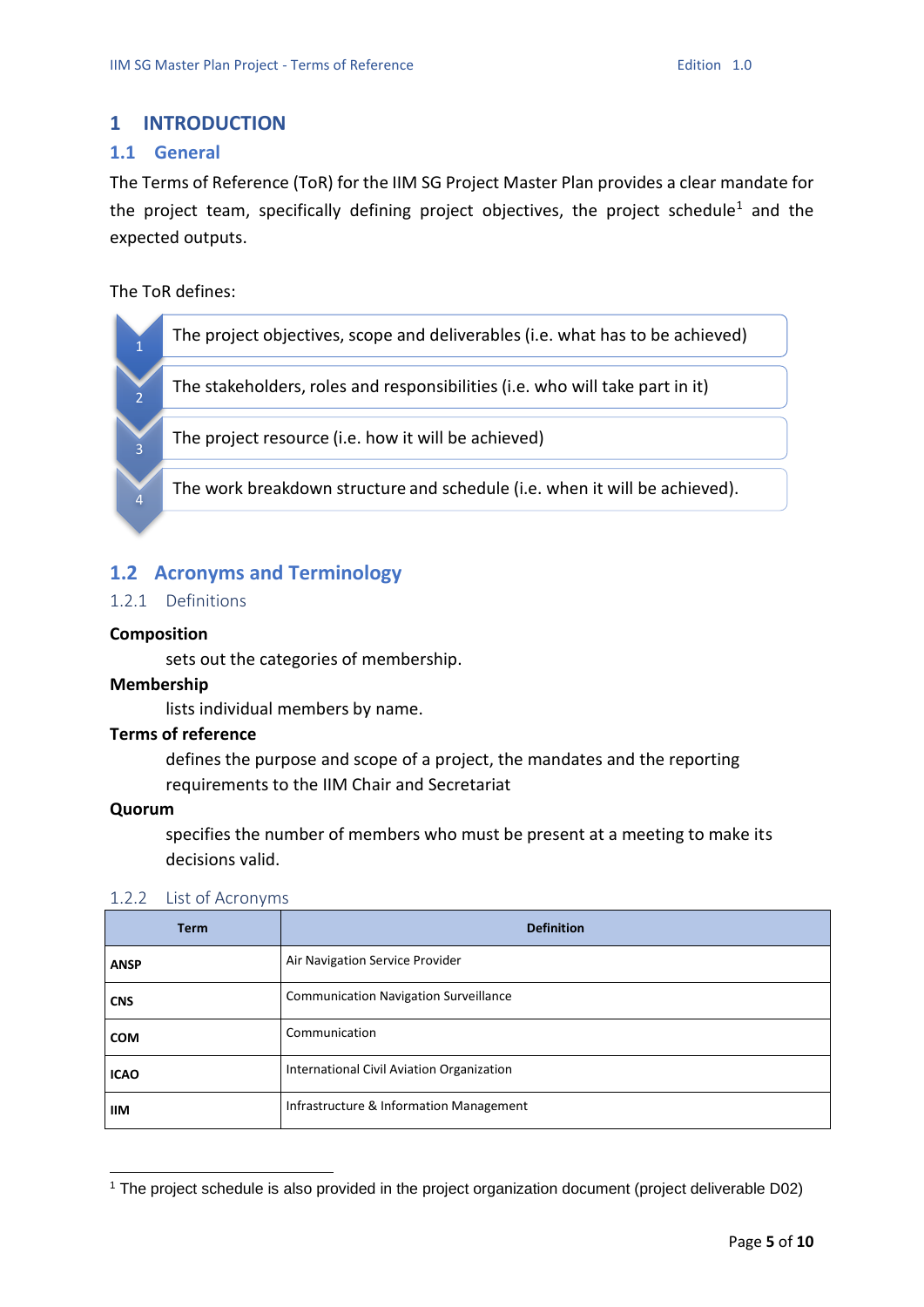## <span id="page-5-0"></span>**2 BACKGROUND**

## <span id="page-5-1"></span>2.1 Context

In view of coordination for projects harmonization, APIRG/23 Decision 23/24 has established a Project Team Coordinator Core Team tasked to develop the IIM Projects Master Plan by 31 July 2021, to track all the IIM Projects activities and provide quarterly reports.

### <span id="page-5-2"></span>2.2 Project scope

#### <span id="page-5-3"></span>2.2.1 Project objectives

#### The objectives of the IIM SG Master Plan Project are to:

- 2.2.1.1 Collect and consolidate IIM projects activities and schedules;
- 2.2.1.2 Develop a tracking framework for all IIM Project;
- 2.2.1.3 Develop an IIM SG master project schedule (using an appropriate project planning tool);
- 2.2.1.4 Develop a reporting mechanism for all activities of the approved IIM Project;
- 2.2.1.5 Develop linkages between IIM projects and between IIM and AAO projects;
- 2.2.1.6 Ensure synchronization of IIM Subgroup projects; and
- 2.2.1.7 Provide quarterly reports to IIM Chair and Secretariat.

#### <span id="page-5-4"></span>2.2.2 Project deliverables

<span id="page-5-5"></span>The project deliverables are listed in the table below:

| N° | <b>DELIVERABLES</b>                                      | <b>DELIVERY DATE</b> |
|----|----------------------------------------------------------|----------------------|
| 01 | <b>ToR</b>                                               | 30 April 2021        |
| 02 | <b>Project Description</b>                               | 30 April 2021        |
| 03 | <b>Project Organisation</b>                              | 30 April 2021        |
| 04 | Scope of work                                            | 30 April 2021        |
| 05 | <b>Project Members</b>                                   | 21 December 2021     |
| 05 | IIM and AAO projects linkage                             | 30 June 2021         |
| 08 | <b>Tracking and Reporting Template</b>                   | 30 June 2021         |
| 09 | Quarterly IIM SG Project status report                   | Quarterly            |
| 10 | Detailed guidance to other IIM projects                  | Quarterly            |
| 11 | IIM Project Meetings with IIM Chair, Secretariat and PTC | Quarterly            |

## <span id="page-5-6"></span>**3 PROJECT TEAM COMPOSITION**

## <span id="page-5-7"></span>3.1 Project Membership

3.1.1 The IIM Subgroup Master Plan Project is composed of experts from South Africa, Cameroon, Côte d'Ivoire and Uganda.

3.1.2 The project coordinator is Ms Nokuthula Phakathi from South Africa.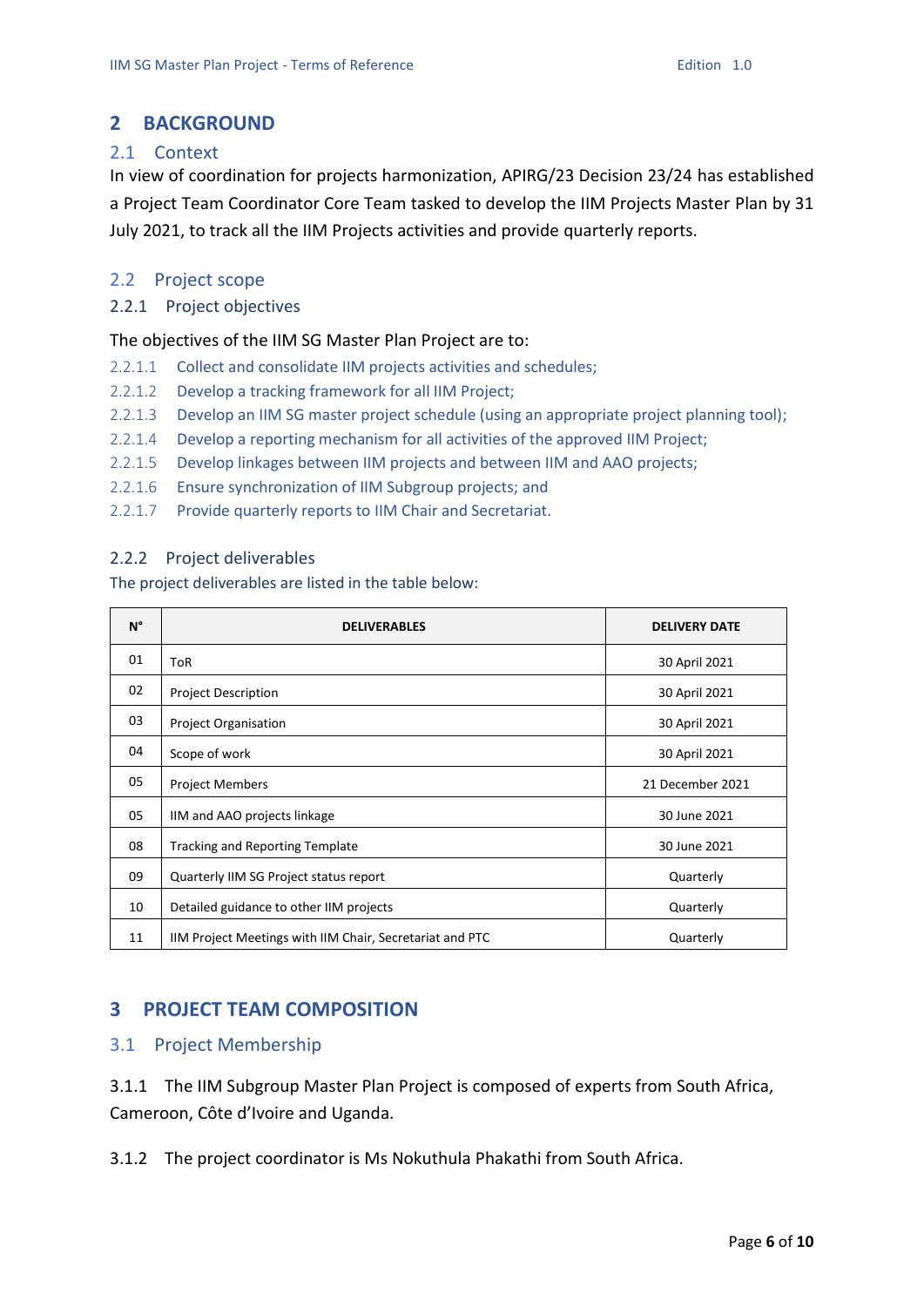## <span id="page-6-0"></span>3.2 Project Team list

#### The table below provided the project team members:

| <b>NAME</b>        | <b>COUNTRY</b> | <b>EMAIL</b>                  |
|--------------------|----------------|-------------------------------|
| Nokuthula Phakathi | South Africa   | NokuthulaP@atns.co.za         |
| Raoul Bester       | South Africa   | RaoulB@atns.co.za             |
| Albert Moloto      | South Africa   | Albert.Moloto@weathersa.co.za |
| Olivier Ntongmo    | Cameroon       | olivier.ntongmo@ccaa.aero     |
| Sandrine Gnassou   | Cote d'Ivoire  | sgnassou@anac.ci              |
| Gerald Agaba       | Uganda         | agaba34g@gmail.com            |

Table 1: Project team composition

Note: Other members may be included in the group as required.

## <span id="page-6-1"></span>**4 ROLES AND RESPONSIBILITIES**

## <span id="page-6-2"></span>4.1 Role of the project coordinator

The role of the project coordinator of the IIM SG Master Plan Project includes:

|                | Coordinating project management activities and information                          |
|----------------|-------------------------------------------------------------------------------------|
|                | Assigning tasks to internal teams and assist with schedule management               |
| $\overline{3}$ | Monitoring project progress and handle any issues that arise                        |
| $\overline{4}$ | Acting as the point of contact and communicating project status to all participants |
|                | Reporting the project progress to IIM Chairman, Vice Chairman and Secretariat.      |
|                |                                                                                     |

## <span id="page-6-3"></span>4.2 Role of the Secretariat

The role of the project coordinator of the IIM SG Master Plan Project includes:

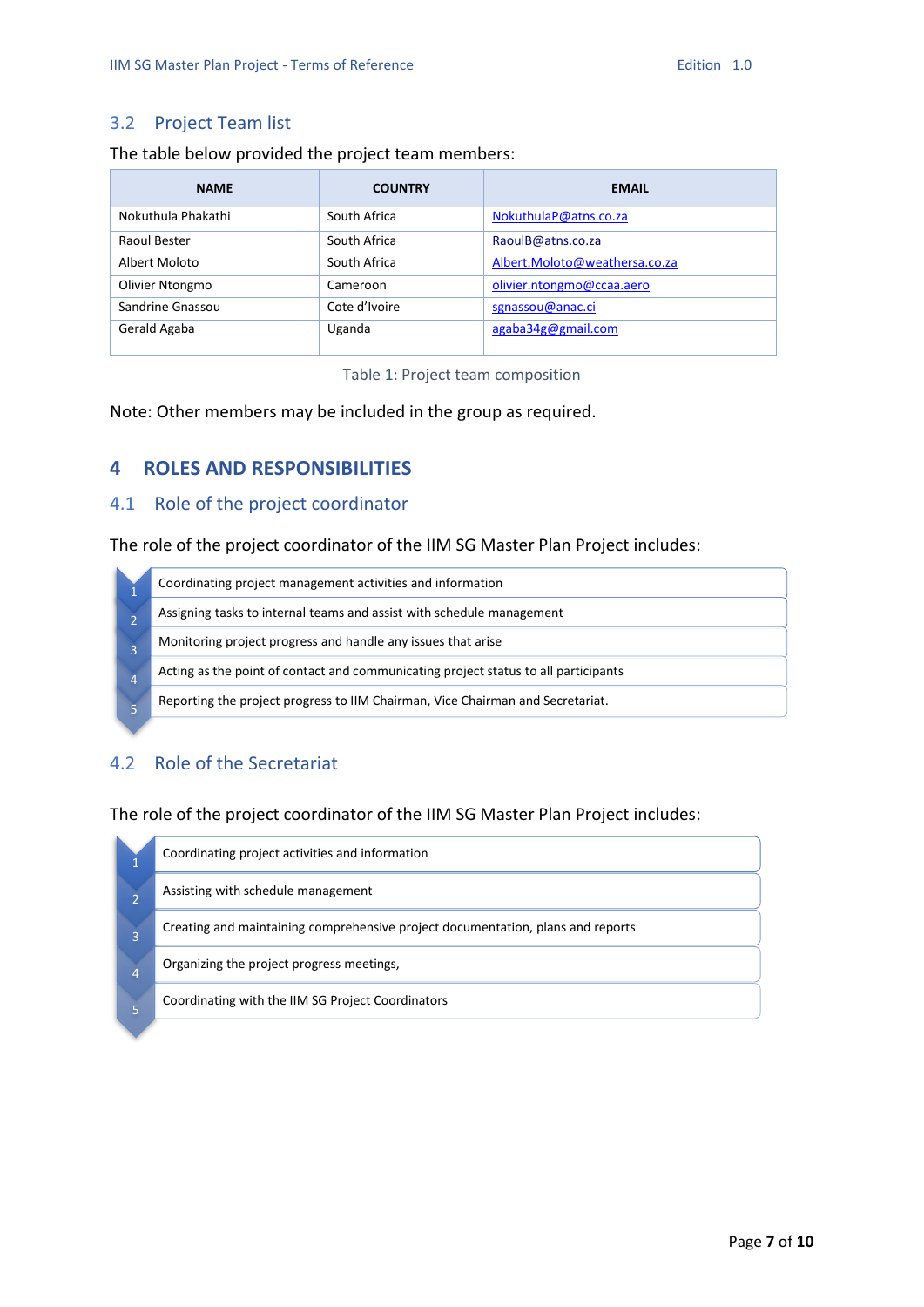## <span id="page-7-0"></span>4.3 Role of individual project team members

#### The role of the project members includes:

|   | •On a voluntary basis leading a project task;                                                                               |  |
|---|-----------------------------------------------------------------------------------------------------------------------------|--|
|   | • Contributing to overall project objectives                                                                                |  |
| B | •Completing individual deliverables                                                                                         |  |
| 4 | • Providing expertise                                                                                                       |  |
|   | • Attending regular progress meetings as required (one per month) and actively participating in the project<br>team's work; |  |
| 6 | .Reporting any difficulties to the project coordinator;                                                                     |  |
|   | . Being committed to, and actively involved in, pursuing the project's outcomes.                                            |  |

## <span id="page-7-1"></span>**5 PROJECT MEETINGS**

Project meetings are an essential part of management and supervision roles and responsibilities such as monitoring activities, reporting project progress, assessing risks, and measuring quality of work.

#### <span id="page-7-2"></span>5.1 Notice of the meeting

- <span id="page-7-3"></span>5.1.1 The Project Secretary shall manage and schedule the frequency, date and venue of the project meeting, as described in the project organization document.
- 5.1.2 The meeting shall be scheduled according to the project team members' availabilities.

#### <span id="page-7-4"></span>5.2 Frequency of meetings

- <span id="page-7-5"></span>5.2.1 The frequency of the meeting is provided in the project organization document (D02)*.*
- 5.2.2 The progress meeting will be organized as per project organization plan.

#### <span id="page-7-6"></span>5.3 Agenda items

- <span id="page-7-7"></span>5.3.1 All agenda items will be forwarded to the Project Coordinator by close of business five working days prior to the next scheduled meeting.
- 5.3.2 The agenda, with attached meeting papers, will be distributed at least five working days prior to the next scheduled meeting.

#### <span id="page-7-8"></span>5.4 Minutes and meeting papers

5.4.1 The minutes of each Project Progress meeting will be prepared by the project Secretariat.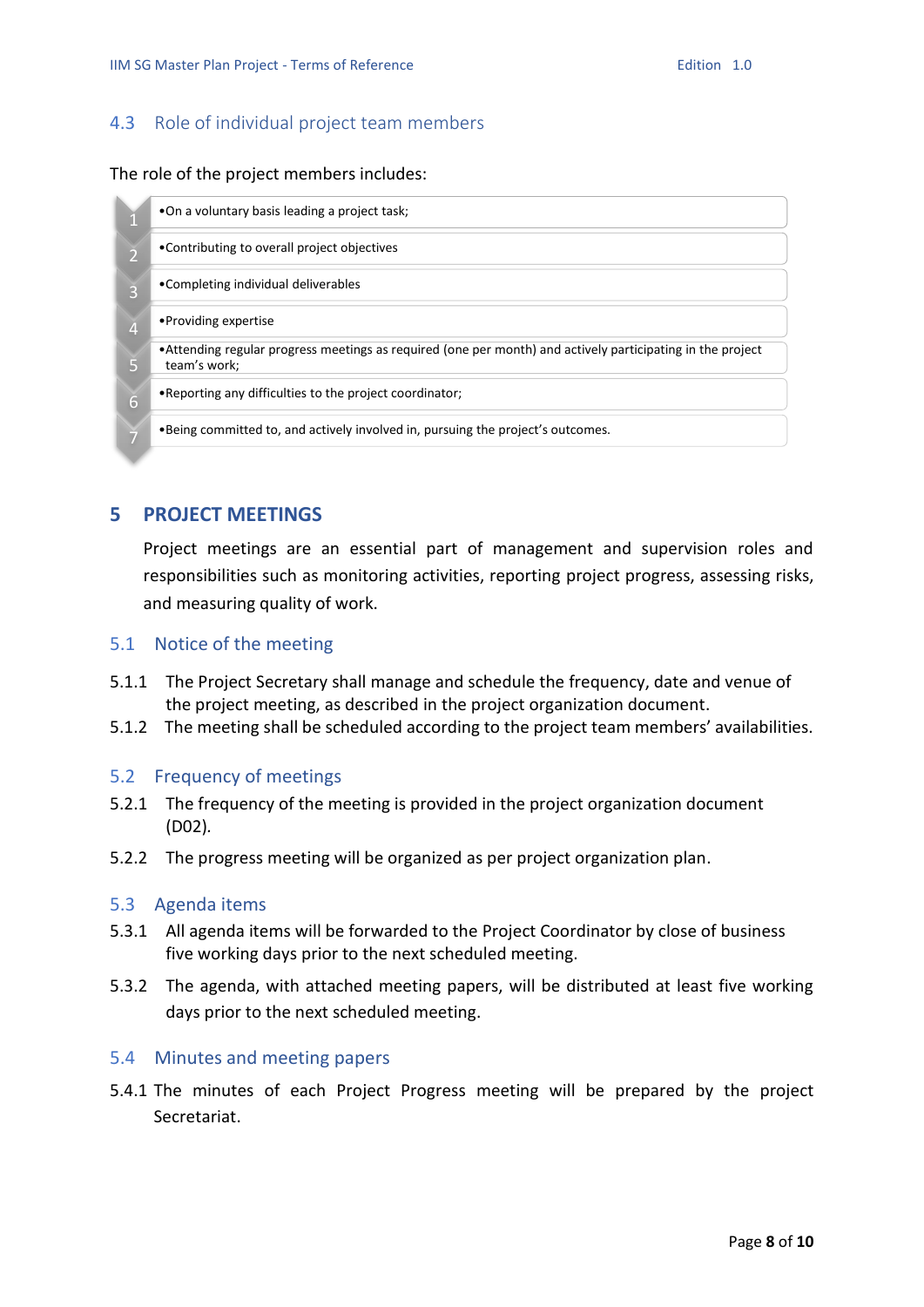- 5.4.2 Full copies of the minutes, including attachments, will be provided to all Project members no later than five working days following each meeting.
- 5.4.3 By agreement of the group, out-of-session decisions will be deemed acceptable. Where agreed, all out-of-session decisions will be recorded in the minutes of the next scheduled meeting.

## <span id="page-8-0"></span>5.5 Quorum requirements

A quorum will be half the regular membership. Nevertheless, if agreed by all the project team members the progress meeting can be organized even if the quorum is not met, in order to work on project deliverables.

## <span id="page-8-1"></span>5.6 Attendance and Apologies

- 5.6.1 All Project permanent members shall attend the progress meeting.
- 5.6.2 The project members which cannot attend shall inform the project coordinator and the Secretariat before the scheduled meeting.

## <span id="page-8-2"></span>**6 REPORT TO THE IIM SG CHAIR/VICE CHAIR AND SECRETARIAT**

To enable the Chair/vice chair and the Secretariat to monitor the progress of the project teams, each project team coordinator is required to submit a report after each team meeting to the Chair/vice chair and the Secretariat.

#### <span id="page-8-3"></span>6.1 Quarterly Progress report

The report shall include:

- <span id="page-8-4"></span>6.1.1 The status of the project.
- 6.1.2 Challenges encountered where necessary (examples: non-participation of certain experts in the work of the project team, bothering on technical aspects, difficulty on certain aspects of coordination, etc.).

## <span id="page-8-5"></span>**7 RECOMMENDATION**

In addition, as requested by the IIM SG Chair/vice chair and the Secretariat, the minutes of project progress meeting shall be submitted to the IIM SG Chair/vice chair and the Secretariat.

Note: *In addition to the team meeting report, the chair/vice chair or the secretariat may request a one-time report to a project team coordinator if necessary..* 

## <span id="page-8-6"></span>7.1 Annual Project Progress report

7.1.1 Yearly, the project will develop an annual progress report.